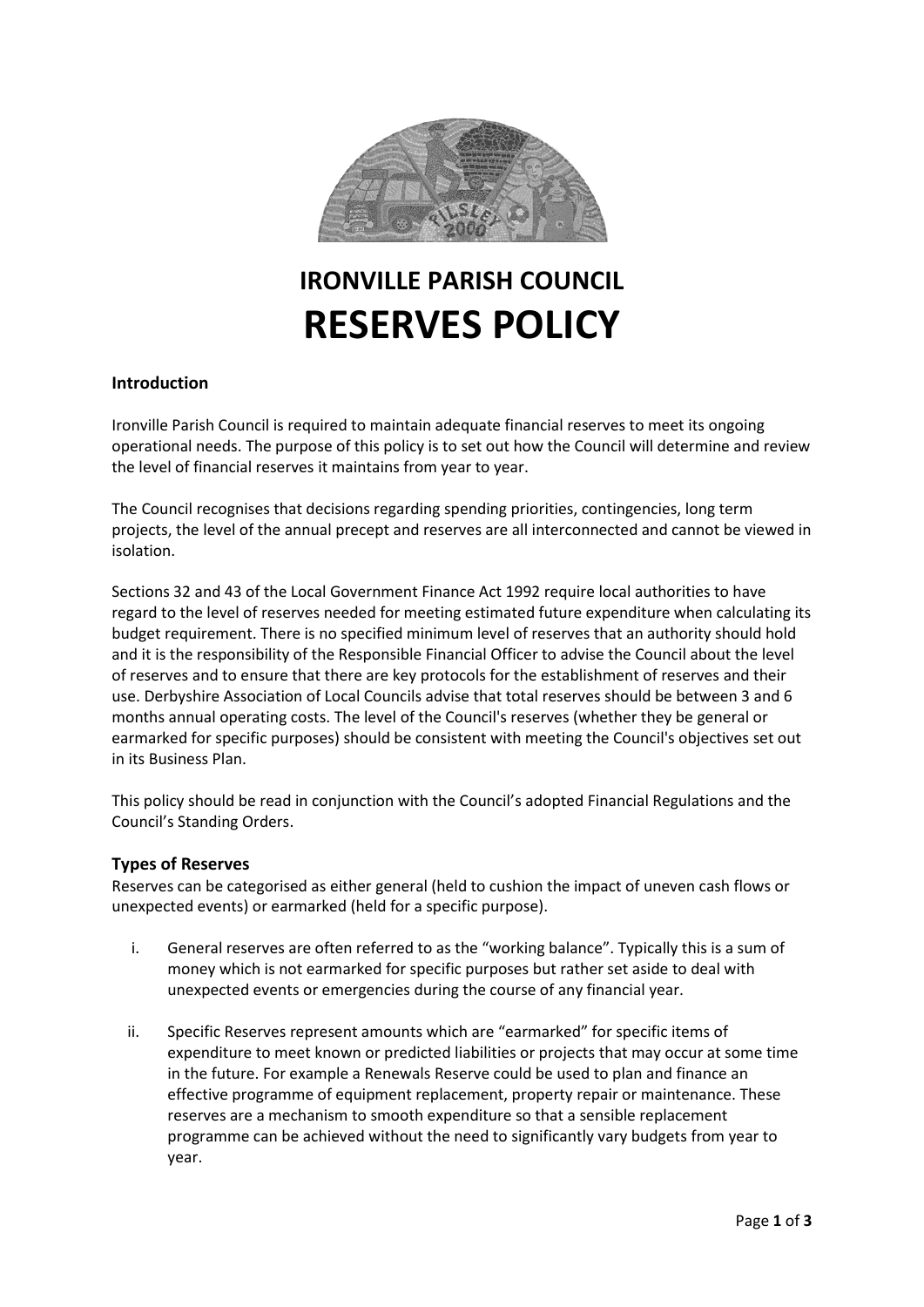## **Context and decision making processes**

Robust financial management is a continuous process and the annual cycle may best be described as follows:

#### *Budget Setting Process*

- 1. The Clerk will review the current financial forecast and, taking into account the future plans of the Council, will prepare a report of the budget for the forthcoming financial year (including implied precept figure) for the January meeting of the Council at which the budget and the annual precept will be determined and approved.
- 2. The Council will review the report and consider all future short, medium and long term spending plans before deciding on the level of budget required and an appropriate level of precept.
- **3.** The Clerk will input the budget to Scribe, the financial package, after closing down the previous year's accounts, and present the budget for the May meeting of the Full Council

#### *On-going Financial Monitoring*

- 4. Monthly budget summary reports showing expenditure and income will be prepared for each Parish Council meeting.
- 5. Financial Management reports will be prepared for September and January Full Council meetings which indicate payments and receipts as they compare with budget expectations. The report will allow a forecast to be produced which incorporates the latest information available to the Council that has an effect on its anticipated income / spending for the year ahead.
- 6. Bank reconciliations will also be provided quarterly to balance income and expenditure against cash in hand.
- 7. Year-end accounts will be prepared in conjunction with the Annual Return prepared for the external auditor.

#### *The Council Decision-Making Process*

- 8. The principal financial decisions of the Council are taken at the January meeting at which the outline budget will be set for the forthcoming year and the precept agreed. Once this decision has been taken there is only limited scope to vary expenditure in the short term.
- 9. Throughout the year the Council can make decisions that affect short, medium and long term spending plans. These decisions will feed into the review of the financial management process and future years' budget preparations.

#### **Governance concerning Balances and Reserves**

In reporting generally on the Council's reserves and balances, the Responsible Financial Officer is required to report on the Specific Reserves of the Parish Council, outlining the purpose for which each is held, establishing an appropriate level of reserve and highlighting any proposed changes during the forthcoming year.

During the annual budget preparation the Council will be asked to consider and take a view on the appropriate level of General Reserves to be maintained during the forthcoming year. This will take into account levels of uncertainty in the business of the Council together with any other potential factors which may impinge on the functioning of the Council. This uncertainty is mitigated in the following manner:-